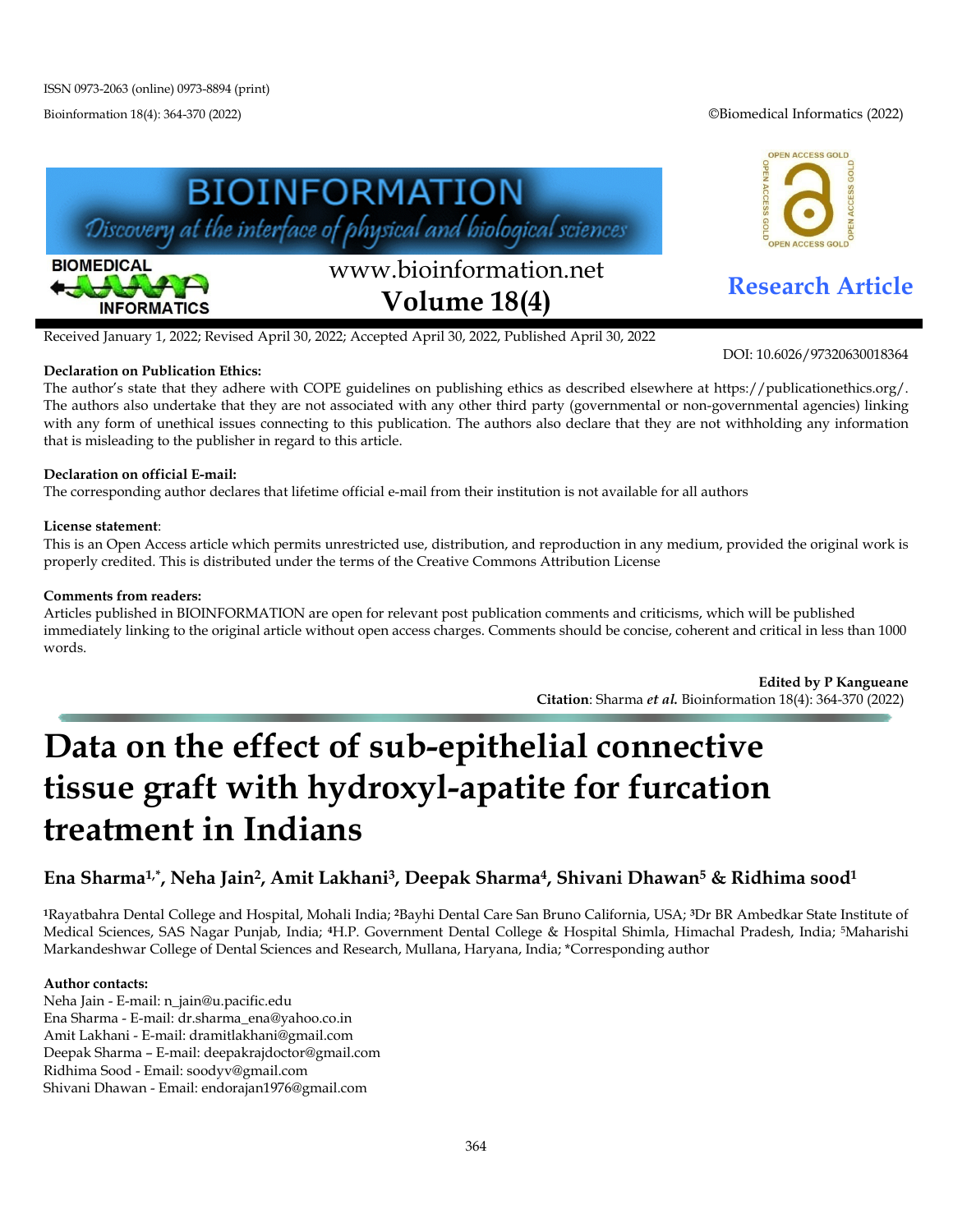#### **Abstract:**

Grade II furcation defect has a great potential for regeneration. Attempts have been made to regenerate lost periodontium in furcation defects through variety of approaches. A total of 22 patients with Grade II furcation defect were examined. The patients were sequentially grouped into three groups namely, (Group A) subepithelial connective tissue graft as a barrier membrane, (Group B) bovine bone graft material Bio-Oss<sup>TM</sup> and (Group C) with the combination of the two. The treatment modalities show that there was a strong improvement in the resolution of the grade II furcation defects. The reduction in horizontal furcation defect measurement was 20.63% for group A. The change was found to be moderate (p=0.023\*). The % change is 20.97% for group B and it is statistically significance ( $p = 0.001**$ ). The % change was 20.78% in Group C with a good statistical significance ( $p=0.003**$ ). Complete obliteration of the defect clinically and radio-graphically was observed for grade II furcation defect. Thus, the effect of sub-epithelial connective tissue graft with hydroxyl-apatite for furcation treatment in Indians is documented in this report.

Keywords: Grade II furcation defects, sub-epithelial connective tissue grafts, Bio-Oss<sup>TM</sup> bovine bone graft, guided tissue regeneration.

#### **Background:**

Furcation defects represent a formidable problem in the treatment of periodontal disease related to the complex and irregular anatomy of dental furcation. Moreover, the response to therapy is complicated by the presence of a greater radicular surface offered to bacterial toxins, calculus build up, the distal location in the arch and the difficult access. This may conceivably impair both selfperformed and professional plaque control procedures in the furcation area limiting their effective management. **[1]** Furcation defect is a lesion with the presence of two osseous walls (interradicular septi), an intra osseous defect with the greatest potential for regeneration. Nonetheless, attempts have been made to regenerate lost periodontium in furcation defects through a variety of approaches. Techniques for clinical usage include bone replacement grafts, guided tissue regeneration via barrier membranes and combinations of regenerative techniques including adjunctive measures such as root conditioning and/or coronal flap positioning. **[2]** The use of sub epithelial connective tissue graft offers a combination of both the pedicle flap and free gingival graft. **[3, 4]** The pedicle flap retains its apical blood supply and therefore survives over a vascular root surface. The free gingival graft supplies are a type of connective tissue which ensures thickness and keratinization **[5].**

The ability to combine both procedures offer the flexibility not achieved by either technique alone **[6].** The clinically successful regeneration at the furcation sites is determined by the elimination or reduction of the horizontal and vertical components of the lesion. Clinical trials using various membranes for the regenerative treatment of grade II furcation defects have not shown significant bone formation. However, when combining porous hydroxylapatite with a poly tetra fluoro-ethylene membrane in the treatment of grade II furcation have shown significant gain in both vertical and horizontal bone levels. **[3]** Porous bone minerals (Bio-OssTM, Osteo Health) are xeno-graphic bone graft materials and are obtained by extracting proteins from bovine cancellous or cortical bone. These bone minerals are biocompatible, non-antigenic and permits physiologic vascular ingrowths. This also permits complete integration and incorporation in to bone and possess the similar structure as that of bone. Auto-genous, allograft and artificial bone graft materials are used for space maintenance in GTR. However, in the combined use of the GTR method and bone graft materials selectively depopulate periodontal ligament cells on the previously periodontitis-affected root surface. **[4]** Data with sub-epithelial connective tissue graft including the periosteum as a barrier membrane and resorbable Hydroxyapatite bone substitutes, in terms of bone-fill in furcation defects individually is known. Therefore, it is of interest to analyze subepithelial connective tissue graft including the periosteum as a barrier membrane, resorbable Hydroxyapatite bovine bone graft material individually and in combination in the treatment of grade II furcation defects.

#### **Materials & Method:**

Subjects with grade II furcation involvement/defects were recruited among the patients based on Inclusion criteria of systemically healthy subjects aged between 20 and 55years, presence of grade II molar furcation defects, persistent vertical probing pocket depth of≥5 mm following phase I therapy and presence of proximal bone coronal to the furcation defect.

#### **Study design:**

All the patients underwent phase I therapy prior to the surgical procedure. Routine blood investigations were carried out along with IOPA radiograph for the region affected with inter-radicular bone loss to assess the level of inters dental bone. Alginate impressions were made for the upper and lower arch for the preparation of a study model. All patients were re-evaluated and baseline measurements were recorded after phase I. Parameters were recorded at baseline and 6 months interval.

#### **Baseline measurements:**

Probing Pocket Depth (PPD), Clinical Attachment Level (CAL) and Gingival Recession (GR) was measured with a William's periodontal probe. A colour-coded calibrated Nabers' probe was used to assess the presence of grade II furcation defects clinically. A custom acrylic stent for positioning of the Williams' periodontal probe for vertical measurement and the Nabers' probe for the horizontal measurement of the furcation defect was prepared using a clear self-cure acrylic resin.

#### **Radio graphic assessment:**

A standardized intra-oral periapical radiograph was taken. Radiographs were made at base line and 6 months post-operatively. The presence of radiographic evidence of the grade II furcation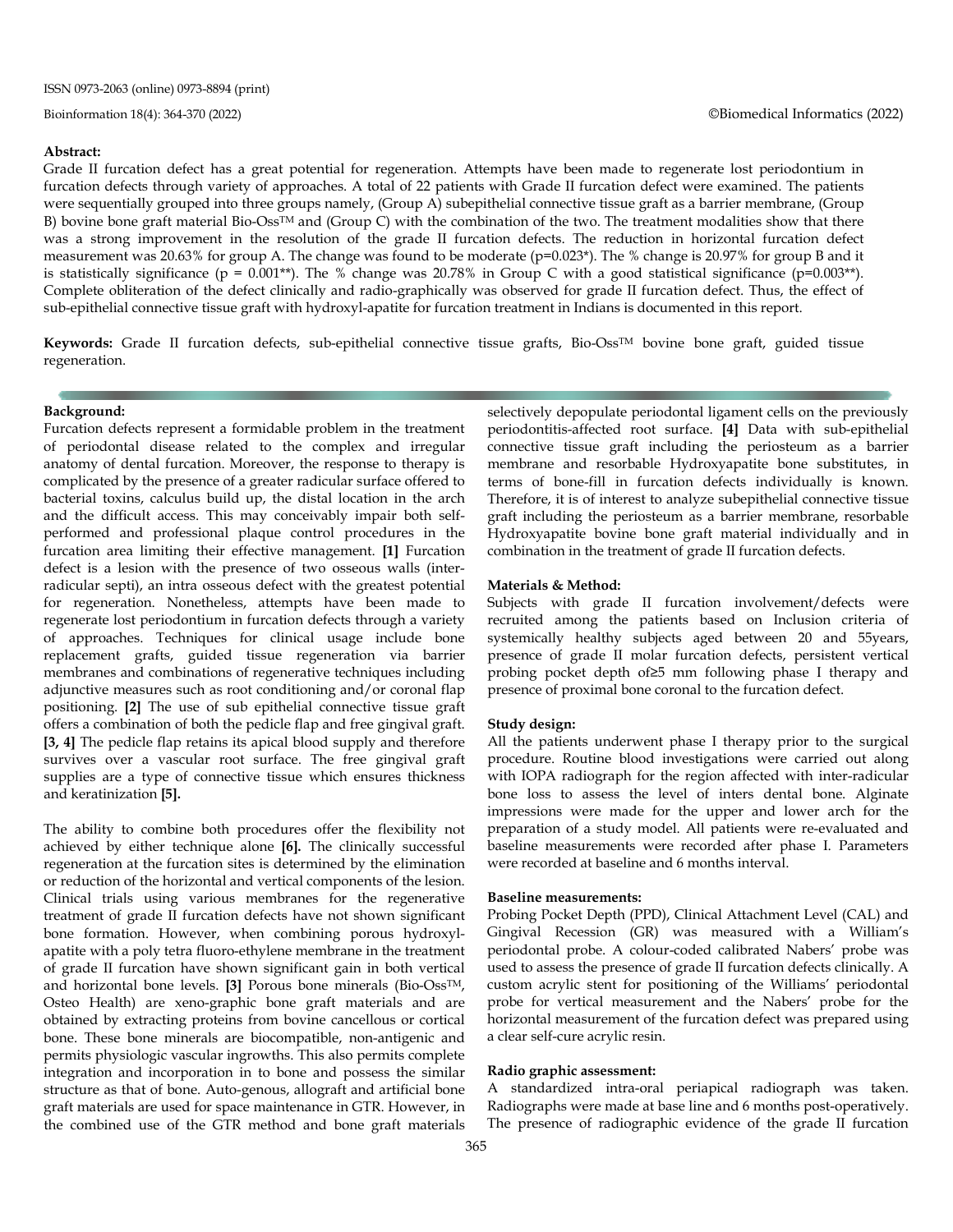ISSN 0973-2063 (online) 0973-8894 (print)

defect and the extent of obliteration of the defect were visualized at base line and 6 months post-operatively. Measurement of the distance from the apical most point of contact area to the alveolar bone crest in the inter-radicular region on the intraoral periapical radiograph using are amer with a rubber stopper, was measured with a digital Vernier Caliper and rounded to the nearest 0.1 mm.



**Figure 1:** Comparative Evaluation of probing pocket depth in three groups of patients



**Figure 2:** Comparative Evaluation of clinical attachment level in three groups of patients

#### **Surgical procedure:**

#### *Pre-surgical preparation:*

Pre-surgical rinse (intra-oral asepsis) was performed with 0.2% chlorhexidene gluconate mouth wash.



**Figure 3:** Comparative Evaluation of horizontal furcation measurements in three groups of patients



**Figure 4:** Comparative Evaluation of vertical furcation measurements in three groups of patients



**Figure 5:** Comparative Evaluation of radiological measurements in three groups of patients

Bioinformation 18(4): 364-370 (2022) ©Biomedical Informatics (2022)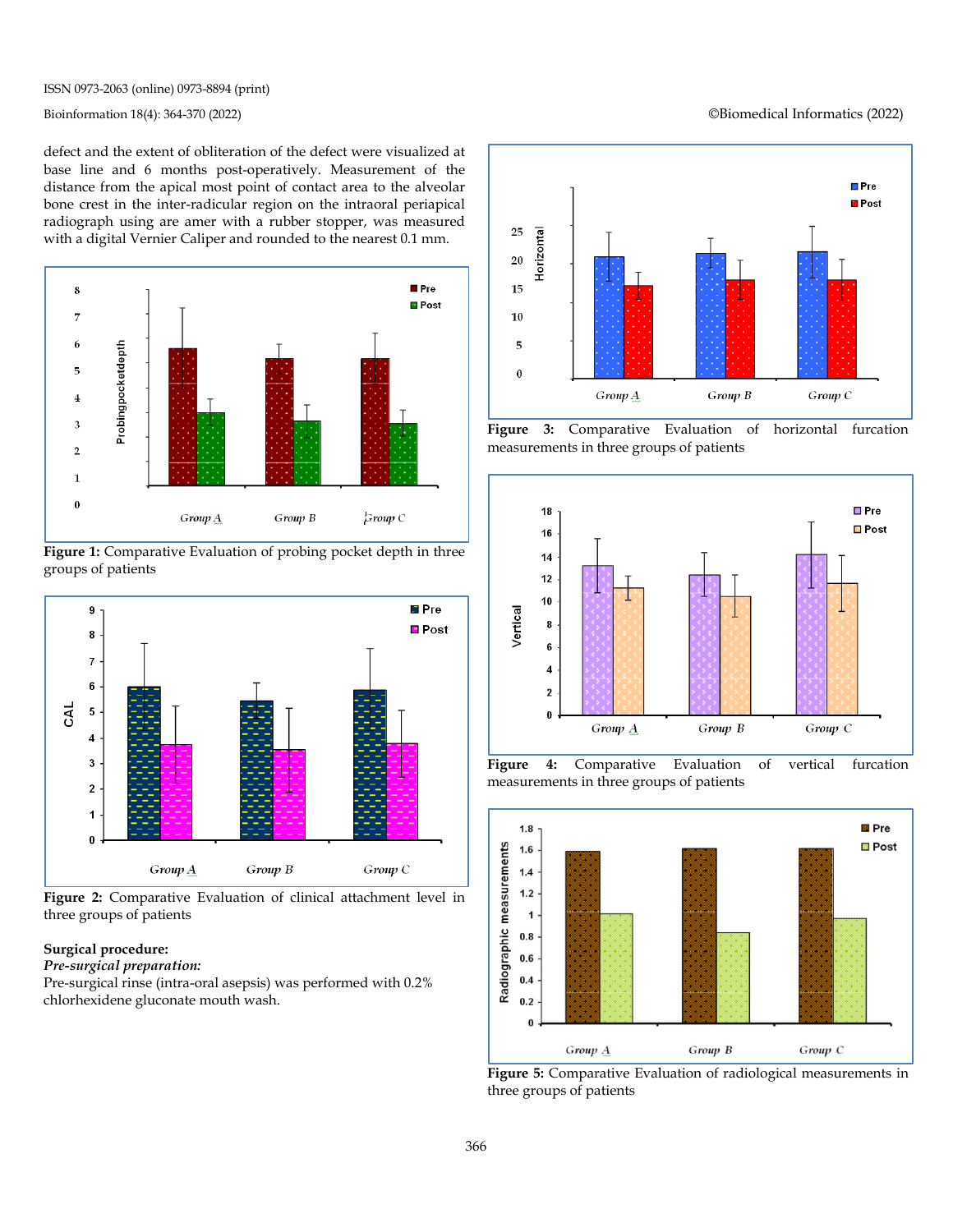#### **Recipient site preparation:**

Buccal and lingual sulcular incision were made, using a Swann-Morton no.15 blade on a BP handle following administration of Local anesthesia of 2% Lignocaine chloride containing adrenaline at a concentration of 1:2,00,000. This is to split the inter-dental papilla to facilitate periodontal flap reflection with maximum care taken to preserve as much inter proximal tissue. Full-thickness mucoperiosteal flaps were raised using a periosteal elevator. Meticulous defect Debridement, debridement of the surgical site and root planing were carried out using curettes (Gracey, Hu-Friedy, and Chicago, IL, USA) and a piezoelectric ultrasonic scaler (Piezon, Biosonic TM).

#### **Donor site (harvesting of the graft):**

Periosteal grafts were harvested from the palatal mucosa of the same side using a "trapdoor" technique following greater palatine nerve block. At the palatal donor site, horizontal incision, made with a #15 no. blade  $\sim$ 3 mm from the free gingival margin. A second incision was made with a #15 no. blade under mining and splitting the palatal flap. Vertical incisions were placed anteriorly and posteriorly beneath the palatal flap, and another horizontal incision was made apically on the connective tissue to sever the graft tissue. The underlying connective tissue including periosteum was removed using a sharp periosteal elevator. The donor site was sutured using direct loop interrupted suturing technique, with 4-0 braided silk suture material.

#### **Soft tissue graft preparation:**

The soft tissue graft was trimmed and adapted over the furcation defect into the envelope type recipient flap, planned to facilitate maximum coverage, with the perio steal side facing the defect, stabilized using 5-0 cromic vicryl resorbable suture material using horizontal mattress sling suturing technique. Group A sites, received subepithelial connective tissue graft along with the periosteum as obtained and adapted over the defect in the aforementioned manner. The periodontal flaps were repositioned and sutured using 3-0 braided silk suture material, direct interrupted loop suturing technique, ensuring complete coverage of the graft material. Group B sites, received only resorbable HA bovine bone graft material, had the surgical site prepared in the similar manner as mentioned above. The required amount of bone graft material (BIO-OSS) TM was wetted with normal saline and placed on the prepared site of the defect area, closed by flap replacement and sutured. Group C sites, received both the bone graft material, resorbable HA bovine bone graft material, following the surgical site preparation in the similar manner as stated earlier. The required amount of bone graft material (BIO-OSS) TM was wetted with normal saline and placed on the prepared site of the defect area, as described previously for group B, as well as the sub epithelial connective tissue graft along with the periosteum, as mentioned for group A, also treated in the aforementioned manner of graft placement, flap repositioning and suturing. All sites were covered with period on taldressing (CoePack).Post-operative instructions were given.

#### **Post–operative care:**

Post operative instructions were provided to each patient verbally. To minimize potential infection patients were prescribed antibiotics such as amoxicillin, 500 mgTID for 5 days or azithromycin, 500 mg OD for 3 days (in case of penicillin allergy) and analgesics, such as, ibuprofen 400 mg TID for 3 days. Periodontal dressing and sutures were removed 2 weeks post-operatively following irrigation with normal saline and povidone iodine.

#### **Results and Discussion:**

A total of 22 patients, 7 female and 15 male patients aged between 20 – 50 years, with 31 grade II furcation defects (maxillary, buccal or mandibular, buccal &/or lingual) requiring periodontal flap surgical, regenerative procedure, participated in the study after the fulfillment of the inclusion and exclusion criteria. The amount of reduction in probing depth within the three groups was statistically highly significant (p=0.002\*\*for group A; p<0.001\*\*for group B and p<0.001\*\* for group C). However, no statistical significant difference in the probing depth reduction was found when the results were compared among the three groups (**Table 1 and Figure 1**). The % change in CAL groups A, B and C were 41.67%, 34.99% and 37.66% respectively. All these reductions within the groups were strongly statistically significant (p=0.005\*\*, p<0.001\*\*and=0.005\*\*for groups A, B and C, in that order) but no difference were seen when the results were compared among the three groups (**Table 1 & Figure 2**).

#### *Furcation defect measurements:*

The relative horizontal measurements of the furcation defects, made using an acrylic stent, with a mean of 15.947 mm ± 3.196 pre operatively, which was reduced to a mean of 12.170 mm ± 1.752 (% change =  $20.63\%$ ) for group A. The change was found to moderately statistically significant (p=0.023\*). For group B, the mean at base line was16.411 mm ± 1.973 which reduced 6 months post operatively to  $12.964$  mm  $\pm 2.543$ ,  $%$  change =  $20.97%$ ) which is of strong statistical significance (p=0.001\*\*). In group C the mean horizontal measurement preoperatively was 16.540 mm ± 3.322 whichreducedtoameanof12.91 mm ± 2.661(%change=20.78%) with a strong statistical significance (p=0.003\*\*). No difference was seen when the results were compared among the three groups (**Table 2 and Figure 3**).

#### *Vertical measurement:*

The relative vertical measurement obtained using the custom acrylic stent, calculated mean of 13.235 mm ± 2.363 at base line for group A which was reduced to11.237 mm ± 1.063 at 6 months follow up check up (% change  $= 14.36\%$ ) and was found to be of moderate statistical significance (p=0.036\*). For group B the mean value preoperatively was 12.430 mm ± 1.950 which was found to be reduced to  $10.546$  mm  $\pm 1.842$  (% change =  $15.15$ %) which was found to be strongly statistically significant (p<0.001\*\*). For group C, the mean at baseline of 14.180 mm ±2.939 was reduced.686 mm ±2.445 (%change = 18.30%) which was also strongly statistically significant ( $p \leq 0.001**$ ). No difference were seen when the results were compared among the three groups (**Table 2 and Figure 4**).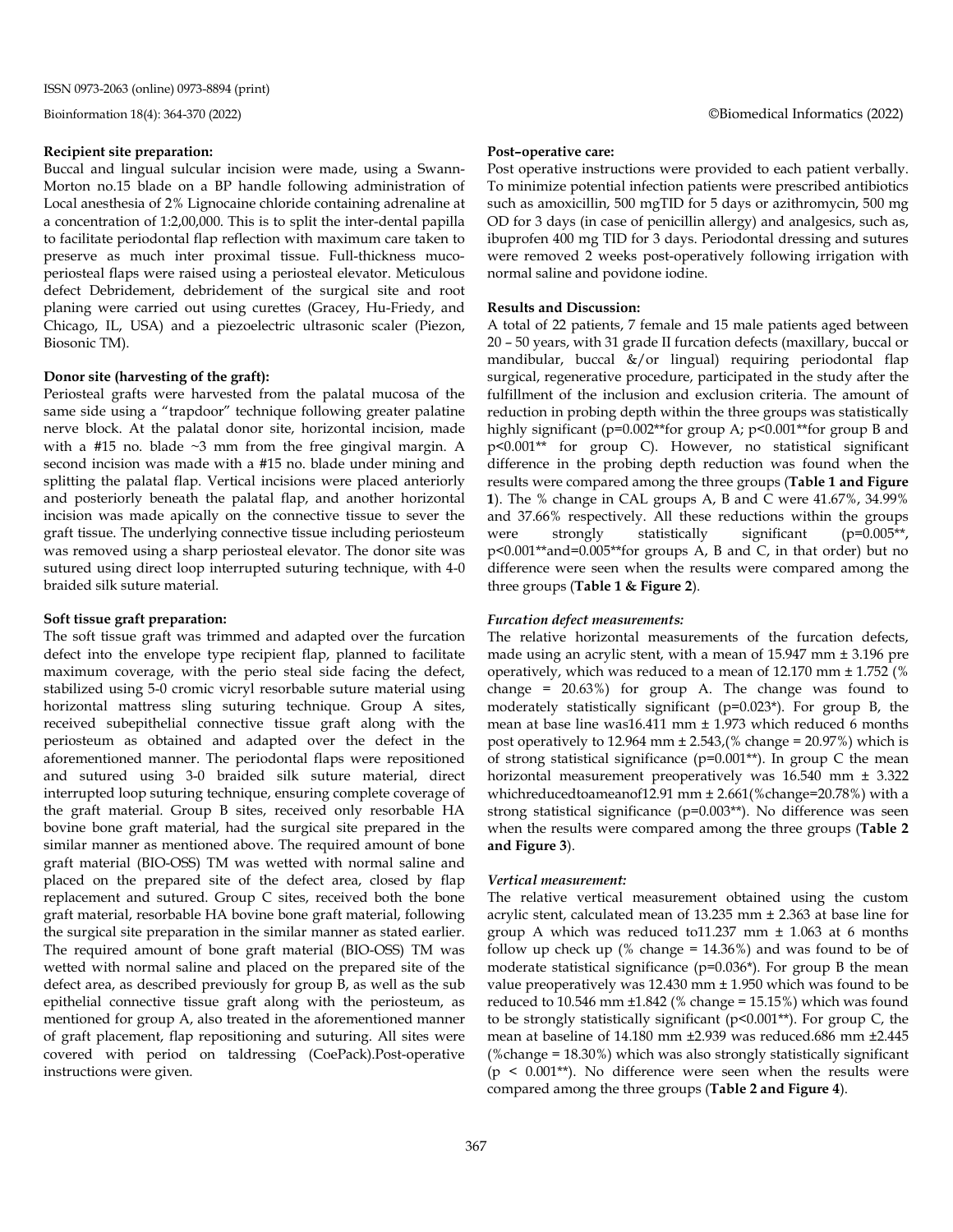#### Bioinformation 18(4): 300-300 (2022) ©Biomedical Informatics (2022)

|  | <b>Table 1:</b> Comparative Evaluation of Soft tissue measurements in three groups of patients |  |  |  |  |
|--|------------------------------------------------------------------------------------------------|--|--|--|--|
|--|------------------------------------------------------------------------------------------------|--|--|--|--|

|                            | Group A           |                      | Group B                 |           | Group C           |           |
|----------------------------|-------------------|----------------------|-------------------------|-----------|-------------------|-----------|
|                            | Mean              | SD                   | Mean                    | <b>SD</b> | Mean              | <b>SD</b> |
| Probing<br>pocket<br>depth |                   |                      |                         |           |                   |           |
| Pre                        | 5.6               | 1.645                | 5.181                   | 0.603     | 5.2               | 1.03      |
| Post                       | 3                 | 0.534                | 2.636                   | 0.674     | 2.555             | 0.527     |
| Change                     | 2.75              | 1.581                | 2.545                   | 0.522     | 2.667             | 1.711     |
| % Change                   | 49.11%            |                      | 49.12%                  |           | 51.28%            |           |
| P value                    | t=4.919;p=0.002** |                      | t=16.166;p<0.001**      |           | t=5.667;p<0.001** |           |
| CAL                        |                   |                      |                         |           |                   |           |
| Pre                        | 6                 | 1.699                | 5.455                   | 0.687     | 5.9               | 1.595     |
| Post                       | 3.75              | 1.488                | 3.545                   | 1.634     | 3.777             | 1.301     |
| Change                     | 2.5               | 1.772                | 1.909                   | 1.136     | 2.222             | 1.715     |
| % Change                   | 41.67%            | 34.99%               | 37.66%                  |           |                   |           |
| P value                    | t=3.989;p=0.005** | $t=5.573; p<0.001**$ | $t=3.885$ ; $p=0.005**$ |           |                   |           |

**Table 2:** Comparative Evaluation of Furcation measurements in three groups of patients

|            | Group A                |           | Group B                 |                   | Group C |                         |  |
|------------|------------------------|-----------|-------------------------|-------------------|---------|-------------------------|--|
|            | Mean                   | <b>SD</b> | Mean                    | <b>SD</b>         | Mean    | <b>SD</b>               |  |
| Horizontal |                        |           |                         |                   |         |                         |  |
| Pre        | 15.947                 | 3.196     | 16.411                  | 1.973             | 16.540  | 3.322                   |  |
| Post       | 12.170                 | 1.752     | 12.964                  | 2.543             | 12.911  | 2.661                   |  |
| Change     | 3.290                  | 3.190     | 3.448                   | 2.346             | 3.438   | 2.485                   |  |
| % Change   | 20.63%                 |           | 20.97%                  |                   | 20.78%  |                         |  |
| P value    | $t=2.909$ ; $p=0.023*$ |           | $t=4.874$ ; $p=0.001**$ |                   |         | $t=4.151$ ; $p=0.003**$ |  |
| Vertical   |                        |           |                         |                   |         |                         |  |
| Pre        | 13.235                 | 2.363     | 12.430                  | 1.950             | 14.180  | 2.939                   |  |
| Post       | 11.237                 | 1.063     | 10.546                  | 1.842             | 11.686  | 2.445                   |  |
| Change     | 1.901                  | 2.07      | 1.883                   | 0.871             | 2.595   | 1.370                   |  |
| % Change   | 14.36%                 |           | 15.15%                  |                   | 18.30%  |                         |  |
| P value    | $t=2.590; p=0.036*$    |           |                         | t=7.167;p<0.001** |         | t=5.683;p<0.001**       |  |

#### **Table 3:** Comparative Evaluation of radiological measurements in three groups of patients

|                           | Group A                |                        | Group B                |           | Group C |           |
|---------------------------|------------------------|------------------------|------------------------|-----------|---------|-----------|
|                           | Mean                   | SD                     | Mean                   | <b>SD</b> | Mean    | <b>SD</b> |
| Radiographic measurements |                        |                        |                        |           |         |           |
| Pre                       | 1.588                  | 0.687                  | 1.617                  | 0.592     | 1.618   | 0.853     |
| Change                    | 0.650                  | 0.467                  | 0.770                  | 0.803     | 0.737   | 0.907     |
| % Change                  | 40.93%                 | 47.62%                 | 45.5%                  |           |         |           |
| P value                   | $t=3.405$ ; $p=0.019*$ | $t=3.177$ ; $p=0.010*$ | $t=2.298$ ; $p=0.055+$ |           |         |           |

#### *Radiographic measurement Vertical measurement of the furcation defect:*

The % of the radiographic measurement changes for group A was 40.93%); for group B (% change = 47.62%) and for group C was % change = 45.5%). This was found to be of no statistical significance (p=0.055+) when the results were compared among the three groups (**Table 3 and Figure 5**). Patients with 31 grade II furcation defects participated in this study satisfying the inclusion and exclusion criteria. There were 2 cases with grade II cervical enamel projections that required osteoplasty as its presence would otherwise retard healing in the furcation region and hinder any chances of regeneration.

There were no incidences of post operative complications immediately following surgery or on re call visits. All treated patient maintained excellent oral hygiene throughout the observation period of 6 months. The results of this study showed that all the three groups showed moderately statistically significant improvement. The clinical effects of bio absorbable regenerative material in comparison with an ePTFE non-resorbable membrane in the treatment of mandibular buccal class II furcation defects, the results suggested that 12 months after surgery, similar clinical improvements can be obtained in GTR therapy of buccal class II furcation lesions, whether bio absorbable PGA/PLA membranes or non-resorbable PTFE are used. The development of SCTG has significantly improved treatment options and predictability. It should be noted that the connective tissue graft was used to increase the width of keratinized gingival for several years.

The use of subepithelial connective tissue graft offers a combination of both the pedicle flap and free gingival graft. The pedicle flap retains its apical blood supply and therefore survives over an avascular root surface. The free gingival graft supplies are silient type of connective tissue with a genetic predisposition which ensures thickness and keratinization. The ability to combine both procedures offers the flexibility to achieve by either technique alone.39. The periosteum has been shown to have the potential to stimulate bone formation when used as a graft material in human and animal studies. Case reports of the use of periosteum in intra bony defects have shown evidence of bone fill and improvements in probing pocket depths. Periosteum can easily be harvested, does not require a second surgical procedure for removal, and does not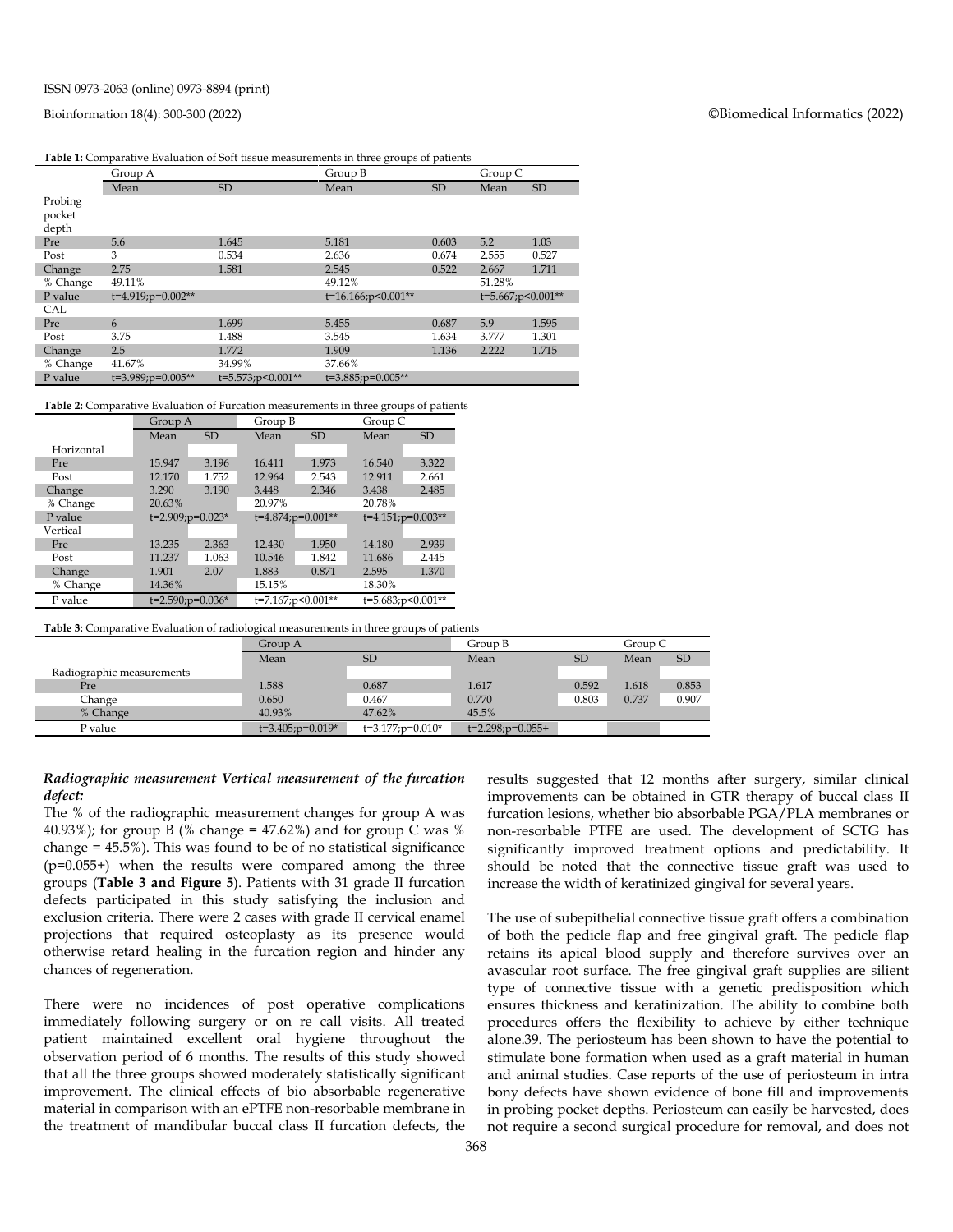pose any risk of disease transmission to the patient. In this study, for group A, the mean probing pocket depth at baseline reduced from 5.600 mm ± 1.645 to 3.000 mm ± 0.534 6 months postoperatively (%change = 49.11%) which was statistically highly significant (p=0.002\*\*). The mean clinical attachment level in group A 6.000 mm ± 1.699 preoperatively was reduced to a mean of 3.750 mm ± 1. 488 postoperatively which was strongly statistically significant (p=0.005\*\*). The relative horizontal measurements of the furcation defects, made using an acrylic stent, with a mean of 15.947 mm ± 3.196 preoperatively, which was reduced to a mean of 12.170 mm  $\pm$  1.752 (% change = 20.63%) for group A. The change was found to moderately statistically significant  $(p=0.023^*)$ . The relative vertical Measurement obtained using the custom acrylic stent, calculated a mean of13.235 mm ± 2.363 at baseline for group A which was reduced to 11.237 mm  $\pm$  1.063 at 6 months follow up check up (% change =  $14.36\%$ ) and was found to be of moderate statistical significance (p=0.036\*). The mean of the radiographic measurement at baseline for group A was 1.588 mm ± 0.687 which reduced to 1.02 mm  $\pm$  0.792 (% change =40.93%)which was found to be of only moderate statistical significance  $(p=0.019^*)$ . The results thus obtained are in accordance with the studies as conducted by Lekovic *et al*. **[7, 8].** A number of studies have demonstrated the ability of bovine derived xeno graft (BDX) Auto genous, allograft, and artificial bone graft materials are used for space maintenance in GTR. However, the combined use of the GTR method and bone graft materials selectively depopulated periodontal ligament cells on the previously periodontitis-affected root surface **[9-13]**.

The available bovine derived HA like Bio-Oss TM has been reported to have good tissue acceptance with natural osteo-trophic properties. In this study, in the group B patients, the mean probing pocket dep that base line was5.181 mm ± 0.603 which reduced to 2.636 mm ± 0.674 at the end of the study period and % change was 49.12% which was statistically highly significant  $(p<0.001**)$ . The mean clinical attachment level in group B was mean of 5.455 mm ± 0.687 mm preoperatively and mean of 3.545 mm ± 1.634 postoperatively, strongly statistically significant (p<0.001\*\*). The relative horizontal measurements of the furcation defects, made using anacrylic stent, the mean at baseline was 16.411 mm ±1.973 which reduced 6 months post operatively to 12.964 mm ± 2.543, (% change = 20.97%) which is of strong statistical significance (p=0.001\*\*). The relative vertical measurement obtained using the custom acrylic stent, calculated a mean preoperatively of 12.430 mm ± 1.950 which was found to be reduced to 10.546 mm ±1.842 (%change=15.15%) which was found to be strongly statistically significant (p<0.001\*\*). The mean of the radiographic measurement at baseline for group B at baseline was 1.617 mm ± 0.592 which was found to have reduced to 0.847 mm ±0.878 (%change=47.62%) which was also found to be moderately statistically significant (p=0.010\*). The results with respect to group B were found to be in accordance with data shown elsewhere **[14].** In this study, for group C the mean probing pocket depth at baseline was 5200 mm ±1.03 which reduced to 2.555 mm  $\pm$  0.527 at 6 months postoperatively with % change of 51.28%. The amount of reduction in probing depth within the three groups was statistically highly significant (p<0.001\*\*). Mean clinical attachment level reduced from mean of 5.900 mm ±1.595 preoperatively to mean of 3.777 mm ±1.301postoperatively, strongly statistically significant (p=0.005\*\*). Mean horizontal measurement pre operatively was 16.540 mm ± 3.322 which reduced to a mean of 12.911 mm ±2.661 (%change=20.78%) with a strong statistical significance ( $p=0.003**$ ). The relative vertical measurement obtained using the custom acrylic stent the mean at base line of 14.180 mm ± 2.939 was reduced to 11.686 mm  $\pm$  2.445 (%change = 18.30%) which was also strongly statistically significant  $(p<0.001**)$ . The mean of the radiographic measurement at baseline for group C reduced from 1.618 mm ± 0.853 to 6 months post operative mean value of 0.970 mm  $\pm$  0.806 (% change =45.5%), was found to be of no statistical significance  $(p=0.055+)$ . The results of the present study with respect to group C are in accordance with the results as obtained in previous studies conducted by Camelo *et al*. **[15]**, Yamada *et al.* **[16]** as well as Belal *et al*. **[17].**

No difference was seen when the results of the various parameters were compared among the three groups. The present study has shown that the three methods are effective in the treatment of grade II furcation defects in terms of reduction in probing pocket depth, gain in clinical attachment level, reduction in relative horizontal and vertical furcation defect measurements and vertical radiographic furcation defect measurement that has strong statistical significance while none of the methods proved to be superior statistically on comparison. Complete obliteration of the defect clinically and radio graphically was observed for 7grade II furcation defects out of which 4 belonged to group B (Bio-Oss<sup>TM</sup> bovine bone graft), 2 belonged to group C (bone graft and SCTG) and1, to group A (SCTG). Therefore, the selection of the method for the treatment of grade II furcation defects from among the three methods used in the study, in an attempt at regeneration in there into the defect, would be governed by the characteristic features of the defect. Data shows that all the three methods are effective in the treatment to grade II furcation defects while no single method was superior to the other.

#### **References:**

- **[1]** Sanz M & Giovannoli JL, *Periodontol* 2000 **22**:169. [PMID: 11276512]
- **[2]** Cattabriga M *et al. Periodontol* 2000 **22**:133. [PMID: 11276510]
- **[3]** McClain PK & Schallhorn RG *Periodontol* 2000 **22**:190. [PMID: 11276513]
- **[4]** Bunyaratavej P& Wang HL *J Periodontol* 2001 **72**:215. [PMID: 11288796]
- **[5]** Karring T & CortelliniP. *Periodontol* 1999 **19**:115. [PMID 10321220]
- **[6]** Langer B & Calagna L *J Prost Dent* 1980 **44**:363. [PMID6931898]
- **[7]** Markus BH & Weng D. *Int J Periodontics Restorative Dent* 1999 19:279. [PMID10635174]
- **[8]** Lorenzana ER & Allen EP. *Int J Periodontics Restorative Dent* 2000 20:297. [PMID11203571]
- **[9]** Broome WC & Taggart EJ. J Periodontol 1976 47:580-585. [PMID29538889]